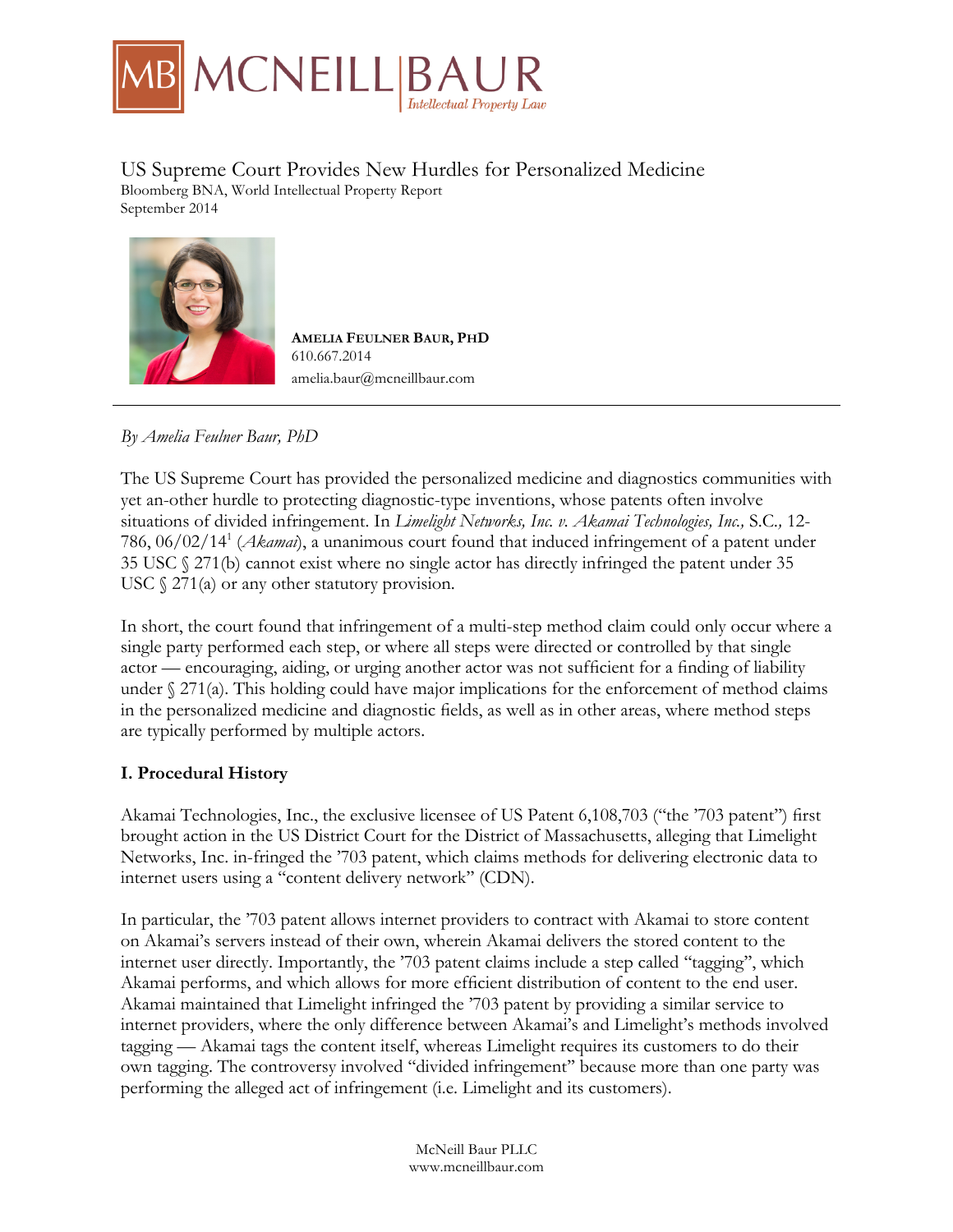Akamai's complaint alleged infringement under two theories — direct infringement under 35 USC  $\Im$  271(a), and in the alternative, indirect infringement under  $\Im$  271(b).

Under its direct infringement claim, Akamai argued that Limelight directly infringed the '703 patent by performing each step of the claimed method and by instructing customers to ''tag'' and by providing instructions and assistance with the process. Under its indirect infringement claim, Akamai alleged that Limelight was liable for the acts of itself and its customers by ''causing, urging, encouraging, or aiding'' customers to perform the only step it was not itself performing. Akamai prevailed in the District Court under its theory of direct infringement (35 USC  $\gamma$  271(a)). Thereafter, the Federal Circuit decided *Muniauction, Inc v. Thomson Corp*, Fed. Cir., 07/14/082 (*Muniauction*), which clarified that for a finding of direct infringement under § 271(a), a single defendant must be found to exercise ''control or direction'' over the entire process such that every step is attributable to the controlling party, i.e. the ''mastermind''.3 Limelight requested reconsideration, and the District Court granted Limelight's motion, concluding that *Muniauction* precluded a finding of direct infringement under  $\S 271(a)$  because Limelight did not control or direct its customers' tagging, and therefore it did not exercise ''control or direction'' over every step of the method claimed in the '703 patent.

Although a panel for the Federal Circuit affirmed the District Court's reversal in favor of Limelight, an en banc Federal Circuit disagreed and reaffirmed infringement. However, instead of addressing *direct* infringement under § 271(a), the en banc court found Limelight liable for infringement on a theory of *induced* infringement under § 271(b).

The en banc court explained that  $\S 271(b)$  liability arises when a defendant carries out some steps of a claimed method and *encourages* others to carry out the remaining steps — regardless of whether the "encouraged other" was acting under the direction or control of the defendant. The en banc court found that inducement under § 271(b) could be found in the absence of direct infringement under § 271(a).

In essence, the en banc court found indirect infringement under  $\S 271(b)$  where the defendant encouraged others to perform certain claimed method steps, but where this encouragement did not rise to the level of ''exercise and control'' as necessary for a finding of direct infringement under  $\S 271(a)$ . The en banc court's holding provided for the possibility of indirect infringement under  $\sqrt{271(b)}$  in the absence of direct infringement under  $\sqrt{271(a)}$ .

In June 2014, the Supreme Court reversed the en banc court's finding of infringement, and explained that induced infringement under § 271(b) (or § 271(c)) may arise *only* if there is direct infringement under  $\frac{271}{a}$ .

The court emphasized that a method patent claim cannot be infringed unless all of the steps are carried out—'''Each element contained in a patent claim is deemed material to defining the scope of the patented invention'5 , and a patentee's rights extend only to the claimed combination of elements, and no further.''6

Because *Muniauction* held that all method steps must be performed as claimed in the patent by the same defendant (either directly or by directing and controlling others who performed them), and because Limelight did not perform, direct, or control the tagging step, it could not be liable for infringement under  $\S 271(a)$ . As such, there could also be no liability for induced infringement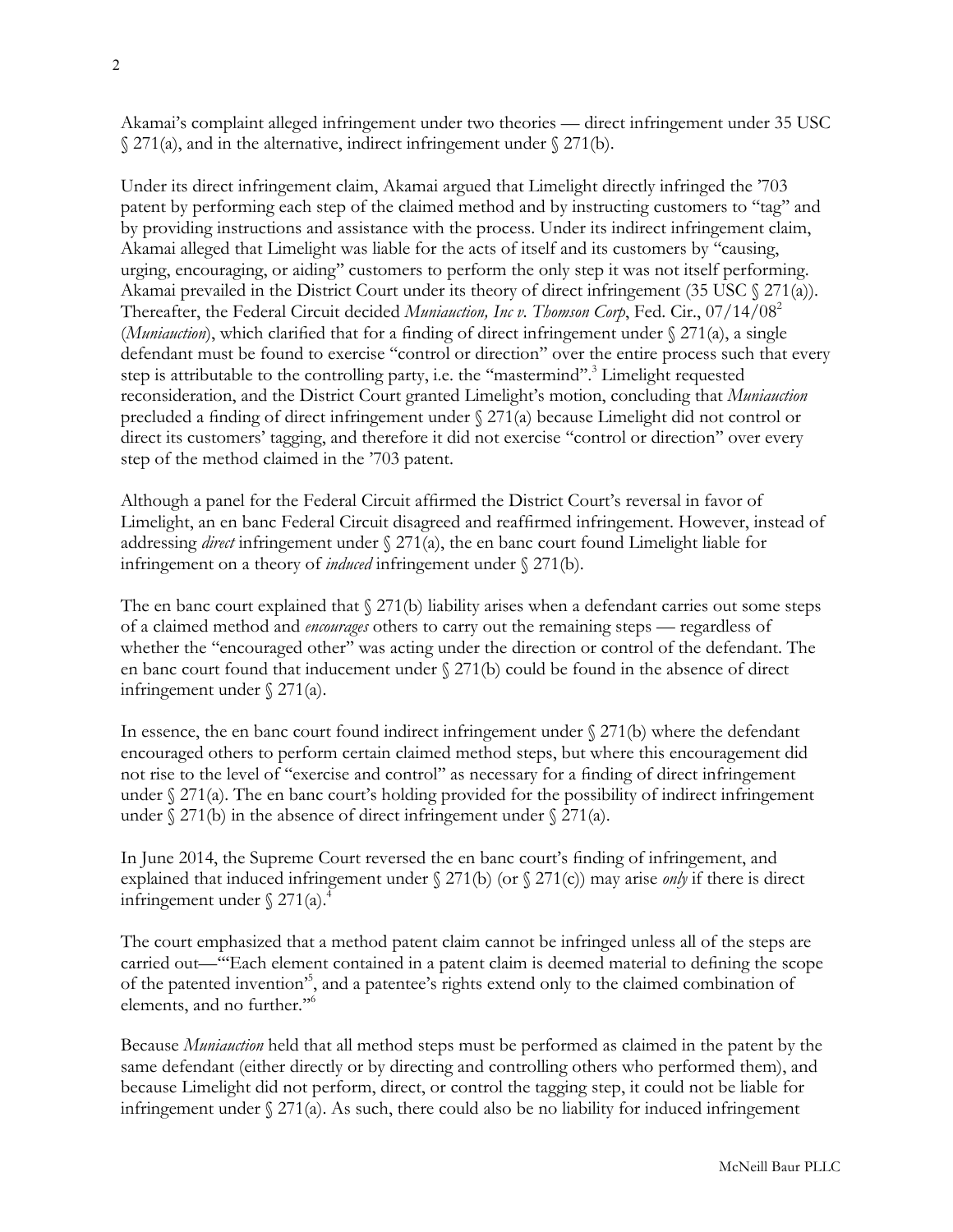under  $\S 271(b)$ . The Supreme Court declined to comment on the  $\S 271(a)$  standard laid out in *Muniauction*, but remanded the matter to the Federal Circuit, whom on remand ''will have the opportunity to revisit the  $\frac{271}{a}$  question if it so chooses.<sup>"7</sup>

Unless *Muniauction* is reconsidered and overturned, a method claim can be infringed only if each of the claimed steps is either:

(a) Performed by a single actor; or

(b) Performed by multiple actors, where a controlling party exercises ''control or direction'' over the entire process such that every step is attributable to the controlling party.

# **II. Implications for Method Claims in Personalized Medicine and Diagnostics**

Personalized medicine refers to the tailoring of medical treatment to the individual characteristics of each patient.8 Recent advances in genomics and molecular biology have led to a growth in the number of personalized-medicine-type inventions, including, for example, inventions relating to the detection of genetic markers that allow individuals to be classified as responders or nonresponders to various treatments, methods of assessing an individual's risk for certain diseases, and methods for tailoring treatment based on individual responses to treatment regimens.

These types of inventions have one thing in common—they all pertain in some way to nature. That is, because they are based on an individual's inborn characteristics, they are in some way related to a natural phenomenon, a natural product, or a law of nature. Thus, a careful consideration of the recent Supreme Court precedent in *Mayo Collaborative Services v. Prometheus Laboratories, Inc*., S.C., 10-1150, 03/20/129 (*Prometheus*) and in *Association for Molecular Pathology v. Myriad Genetics,* S.C., 12-398, 06/13/1310 (*Myriad*) is necessary prior to and during prosecution of such claims.

A typical invention in the field of personalized medicine involves the discovery of a new biomarker. For example, a scientist discovers that if a certain gene or protein is detected in an individual, that individual will suffer from X disease. *Prometheus* makes clear that a simply stated method of detecting biomarker and correlating biomarker with X disease, without more, is not patent eligible under 35 USC § 101. The claimed method is considered a law of nature/natural phenomenon.

Post-*Prometheus*, a claim relating to the discovery of a biomarker must include elements or steps that transform the discovered relationship between the biomarker and disease into a patenteligible *application* of a natural law. One solution has been to recite not only a method of detecting the biomarker and diagnosing disease, but also a step for treating the patient after diagnosis. This claim is no longer a mere recitation of a natural phenomenon, but rather is an application of that natural phenomenon, patent eligible under § 101. However, post-*Akamai*, will such a claim have value?

A claim involving a multi-step process, like the detection and treatment steps discussed above, will almost certainly involve more than one actor — e.g. a laboratory technician detecting the biomarker, and a doctor interpreting the results, diagnosing the disease, and prescribing the treatment. Under *Akamai*, divided infringement can be found only where one actor exercises direction and control over each and every step, an unlikely scenario in this and other personalized medicine-related hypotheticals.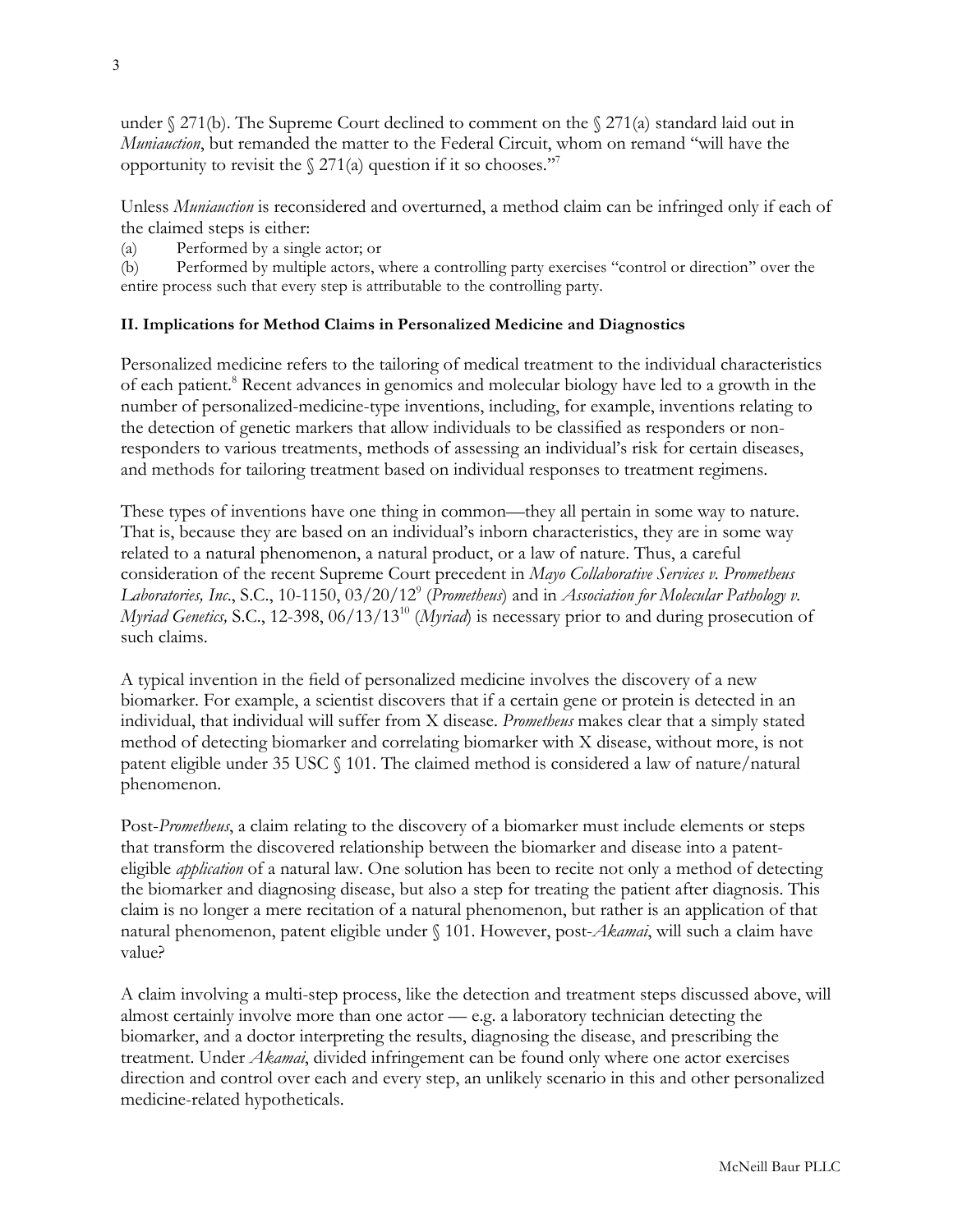*Akamai*, when considered in connection with *Prometheus* and *Myriad* present hurdles to not only patent procurement, but also to patent enforcement. On the procurement side, § 101 case law and US Patent and Trademark Office guidance makes it difficult to obtain patent protection for a simply stated diagnostic or correlative method. To obtain patent protection, applicants will likely need to add method steps that transform their correlative findings into something more than the natural phenomenon. These added steps require consideration of enforcement of these claims do the added steps result in a scenario of divided infringement? Will it be possible to enforce the claim under *Akamai*, where one actor must control and direct all steps?

# **III. Considerations Moving Forward**

## **A. Procuring Personalized Medicine Type Claims**

Applicants seeking to obtain patent protection for personalized medicine type inventions should carefully consider not only § 101 case law, but also developments in the divided infringement area, including *Akamai* and *Muniauction* and the cases that are sure to follow and clarify these decisions. Multiple claims should be drafted and presented to the patent office ranging from broad to narrow—a so-called ''layering'' strategy. A broad claim may recite, for example, a particular method to detect the natural correlation, whereas successively narrower claims may recite, for example, particular reagents to be used in these methods, or a particular ordering of steps to be following while performing those methods. While the patent office incentivizes applicants to reduce the number of independent and dependent claims by charging excess claim fees for presenting more than three independent and greater than twenty total claims, applicants should not shy away from providing many claims, each with an incremental ''layer'' of detail.

The layering should define and shape the patent eligible subject matter associated with the discovery, and will result in a claim set that will hopefully withstand the test of time. That is, with evolving case law, applicants run the risk of presenting too narrow a claim to meet today's guidance, whereas one must consider the possibility of that guidance changing to permit a somewhat broader claim. Layering assists not only during patent prosecution to work out the line of patent eligibility, but also should result in a comprehensive claim set that patentee can later rely on to allege infringement.

#### **B. Enforcing Personalized Medicine Type Claims**

Yet *Akamai* is not bad news for all. Third parties may use *Akamai's* guidance to avoid infringement of known competitor's patents. For example, when providing a service involving multiple parties, the provider typically wishes to maintain control of each and every step of that service. To this end, when subcontractors are needed, the service provider may draft agreements evidencing their control over that party. But is this wise? Considering *Akamai*, a service provider wishing to avoid infringement of known patents may wish to be less specific in the agreements with subcontractors. Being vague as to who directs and controls the subcontractors actions may be evidence of a lack of direction and control required by *Akamai* and *Muniauction* for a finding of direct infringement. Taken further, the agreement may be drafted with explicit language defining the role of the provider and subcontractor, where the agreement makes clear that the subcontractor may use their own know-how in providing their complement service. These agreements will surely be a focus in litigation in determining divided infringement. Careful